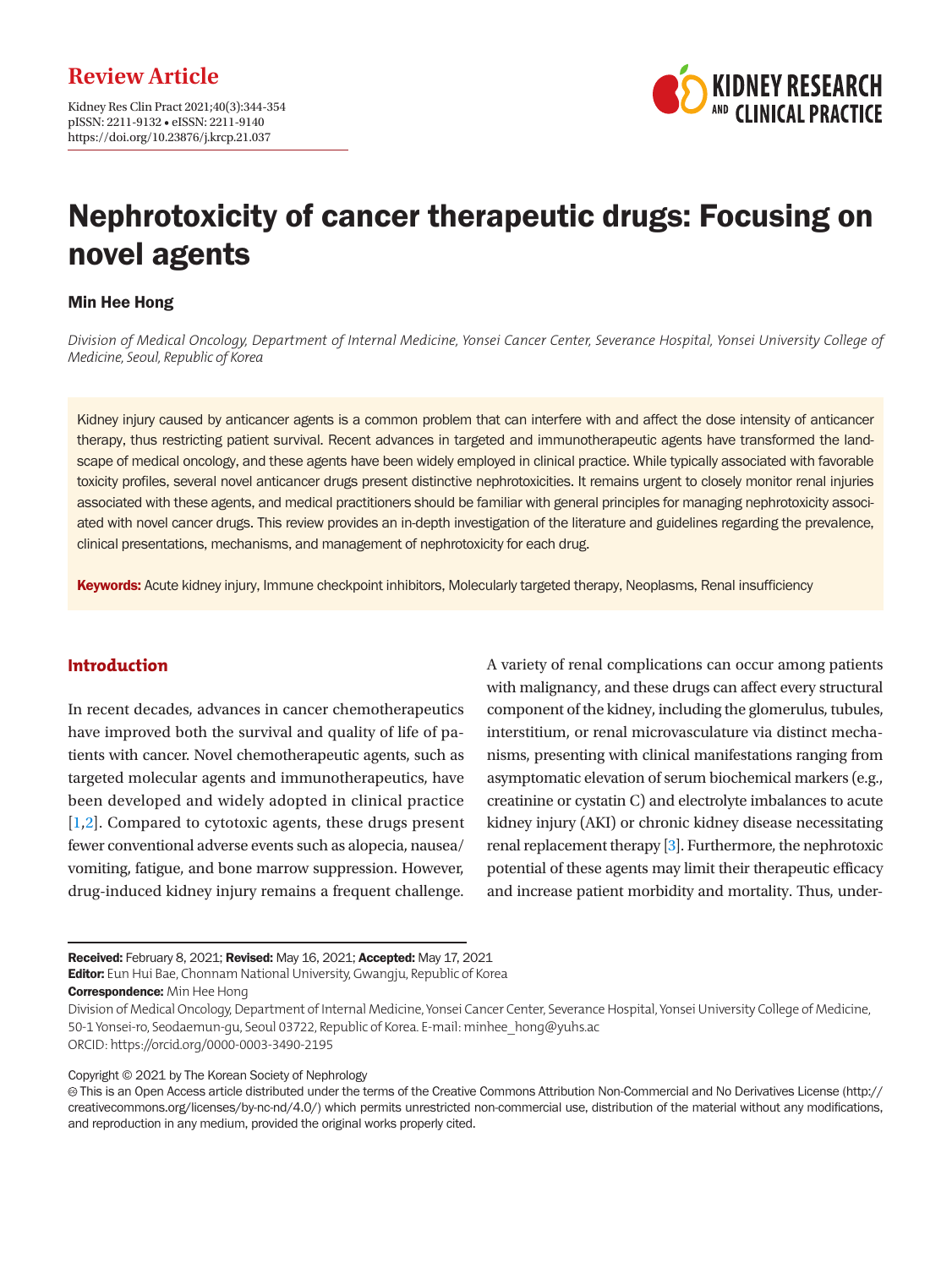standing the nephrotoxicity of cancer therapeutics is critical for effectively managing oncologic patients.

The mechanisms underlying drug-induced nephrotoxicity associated with most cancer therapeutic drugs have not been thoroughly investigated or established. Hence, generating appropriate strategies to prevent or minimize nephrotoxic injuries, and to maintain the dose intensity of agents, can be challenging. In the present review, we collate the incidence, risk factors, clinical features, and management of drug-related nephrotoxicity of specific anticancer drugs based on the currently available literature, focusing on targeted molecular therapies and immunotherapies. With the growing usage of novel cancer therapies, oncologists and nephrologists should be aware of the attributes and characteristics of each chemotherapeutic drug. [Table 1](#page-1-0) summarizes the indications, mechanisms of action, and types of renal involvement of novel anticancer drugs.

# **Targeted therapy-induced nephrotoxicity**

Molecular targeting anticancer therapies have been developed to exploit the oncogenic addictive nature of cancer and explicitly block the growth and spread of cancer by inhibiting specific molecules or pathways. Typically, these agents are associated with higher response rates than those by cytotoxic agents, with fewer adverse events. However, they have also been associated with various renal injuries.

## **Epidermal growth factor receptor inhibitors**

Epidermal growth factor receptor (EGFR) is a transmembrane protein, and the binding of EGFR to its ligand results in phosphorylation of the EGFR tyrosine kinase domain, thus activating downstream pathways [\[4\]](#page-7-3). The most widely used agents that interfere with EGFR pathways are EGFR

#### <span id="page-1-0"></span>Table 1. Novel cancer therapeutics and their renal manifestations

| <b>Drug</b>                                                         | Target or mode of<br>action           | U.S. FDA-approved indication                                                              | Renal manifestations                                                               | Need for dosage<br>adjustment in renal<br>insufficiency |
|---------------------------------------------------------------------|---------------------------------------|-------------------------------------------------------------------------------------------|------------------------------------------------------------------------------------|---------------------------------------------------------|
| Gefitinib, erlotinib, afatinib,<br>osimertinib, dacomitinib         | <b>EGFR TKI</b>                       | <b>NSCLC</b>                                                                              | Minimal change disease, mem-<br>branous nephropathy (rare)                         | <b>No</b>                                               |
| Cetuximab, panitumumab                                              | EGFR mAb                              | Head and neck cancer, col-<br>orectal cancer                                              | Hypomagnesemia                                                                     | <b>No</b>                                               |
| Crizotinib, ceritinib, brigatinib, ALK TKI<br>alectinib. lorlatinib |                                       | <b>NSCLC</b><br>Renal cyst (crizotinib), pseudo<br>or true AKI, Acute tubular<br>necrosis |                                                                                    | Yes in severe cases                                     |
| Imatinib                                                            | <b>BCR-ABL and PDGFR</b><br>TKI       | Chronic myelogenous leuke-<br>mia, gastrointestinal stromal<br>tumor                      | AKI                                                                                | Yes                                                     |
| Dasatinib                                                           | BCR-ABL and PDGFR,<br><b>VEGF TKI</b> | Chronic myelogenous leukemia AKI, proteinuria, TMA                                        |                                                                                    | <b>No</b>                                               |
| Bevacizumab, ramucirumab,<br>aflibercept                            | VEGF ligand binding<br>inhibition     | Colorectal cancer, NSCLC                                                                  | Proteinuria, TMA, hypertension,<br>AKI, glomerulonephropathy                       | <b>No</b>                                               |
| Sunitinib, sorafenib, axitinib,<br>pazopanib                        | <b>VEGF receptor TKI</b>              | RCC, hepatocellular carcinoma Proteinuria, hypertension, AKI,                             | glomerulonephropathy, TMA                                                          | No                                                      |
| Everolimus, temsirolimus                                            | mTOR inhibitor                        | RCC, breast cancer, neuroen-<br>docrine tumor                                             | Proteinuria, hypertension, AKI,<br>glomerulonephropathy, acute<br>tubular necrosis | No                                                      |
| Dabrafenib, vemurafenib                                             | <b>BRAF</b> inhibitor                 | Melanoma                                                                                  | AKI, hypokalemia, hyponatremia                                                     | No.                                                     |
| Pembrolizumab, nivolumab                                            | PD-1 inhibitor                        | NSCLC, SCLC, melanoma, RCC, AKI, glomerulonephropathy<br>bladder cancer, and so on        | acute interstitial nephritis                                                       | <b>No</b>                                               |
| Atezolizumab, durvalumab,<br>avelumab                               | PD-L1 inhibitor                       | NSCLC, SCLC, RCC, bladder<br>cancer, and so on                                            | AKI, glomerulonephropathy<br>acute interstitial nephritis                          | No                                                      |
| Ipilimumab                                                          | CTLA-4 inhibitor                      | Melanoma, NSCLC, RCC                                                                      | AKI, glomerulonephropathy<br>acute interstitial nephritis                          | No                                                      |

AKI, acute kidney injury; ALK, anaplastic lymphoma kinase; BCR-ABL, breakpoint cluster region-Abelson leukemia; BRAF, v-Raf murine sarcoma viral oncogene homolog B; CTLA-4, cytotoxic T-lymphocyte antigen-4; EGFR, epidermal growth factor receptor; mAb, monoclonal antibody; mTOR, mammalian target of rapamycin; NSCLC, non-small cell lung cancer; PD-1, programmed cell death protein-1; PD-L1, programmed death-ligand 1; PDGFR, platelet-derived growth factor receptor; RCC, renal cell carcinoma; SCLC, small cell lung cancer; TKI, tyrosine kinase inhibitor; TMA, thrombotic microangiopathy; U.S. FDA, U.S. Food and Drug Administration; VEGF, vascular endothelial growth factor.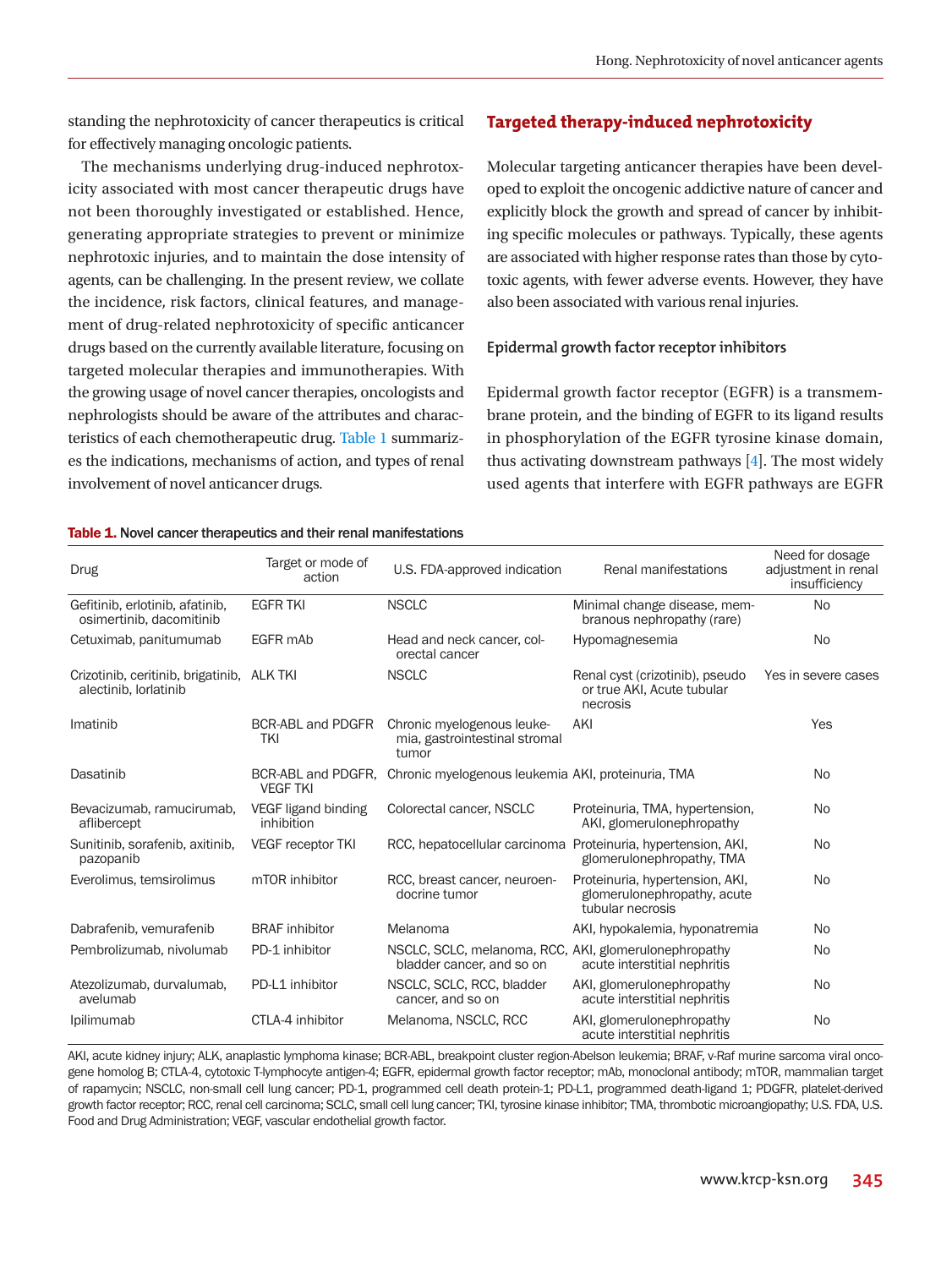tyrosine kinase inhibitors (EGFR-TKIs) targeting EGFR mutations in non-small cell lung cancer (NSCLC), including gefitinib, erlotinib, afatinib, dacomitinib, osimertinib, and the recently developed lazertinib [[5\]](#page-7-4). EGFR mutations reportedly account for more than 40% of Asian NSCLC cases and approximately 20% of NSCLC cases in Western countries [\[6\]](#page-7-5). EGFR-TKIs predominantly undergo hepatic metabolism, with less than 4% undergoing renal excretion; thus, these agents can be safely used in patients with decreased renal function without necessitating dose adjustment [[7,](#page-7-6)[8](#page-7-7)]. In some case reports, these drug families have been safely used in patients with end-stage renal disease receiving hemodialysis [\[9](#page-8-0)[,10](#page-8-1)]. Despite their excellent safety profile, rare glomerular injuries such as minimal change disease and membranous nephropathy associated with gefitinib have been reported in a case report series [\[11](#page-8-2)[,12\]](#page-8-3). Although these events were mainly reported in Asian patients, whether ethnic differences or specific EGFR-TKIs can be linked to these events remains unknown.

EGFR monoclonal antibodies targeting EGFR, such as cetuximab, panitumumab, or necitumumab, are indicated in patients with colon cancer, NSCLC, and head and neck squamous cell carcinoma; typically, these agents are not associated with a decline in renal function [\[13](#page-8-4)]. However, EGFR monoclonal antibodies are well known for their capacity to induce magnesium wasting as these agents prevent EGFR activation in the distal tubule, thus resulting in renal magnesium wasting [\[14](#page-8-5)]. One meta-analysis study ( $n =$ 3,081) reported that the overall incidence of hypomagnesemia in patients treated with cetuximab was 36%, presenting grade 3 or more hypomagnesemia (5.6%) [\[15](#page-8-6)]. Furthermore, the frequency of hypomagnesemia was reportedly higher with panitumumab therapy and was associated with other adverse events such as diarrhea or dehydration. However, hypomagnesemia was not related to serious irreversible complications [\[16\]](#page-8-7).

#### **Anaplastic lymphoma kinase inhibitors**

Anaplastic lymphoma kinase (ALK) fusions have been observed in various malignancies, including NSCLC, Hodgkin lymphoma, anaplastic large-cell lymphoma, and sarcoma. ALK fusions have been observed in 4% to 6% of NSCLC cases, and the advent of ALK inhibitors has profoundly altered the management of ALK-positive NSCLC. Currently, ALK inhibitors approved by the U.S. Food and Drug Administration (FDA) include crizotinib, ceritinib, alectinib, brigatinib, and lorlatinib, and these agents are known to be associated with renal cysts, pseudo or true AKI, peripheral edema, and hypophosphatemia.

Although the mechanism implicated in the growth of renal cysts remains to be clarified, crizotinib has been shown to result in renal cysts and to induce renal cyst progression. According to a safety database of 1,375 patients, 9% of patients treated with crizotinib acquired new cysts within 6 months of treatment initiation [\[17\]](#page-8-7). Furthermore, 2% of patients with preexisting cysts developed new cysts or experienced enlargement of preexisting cysts. Additionally, the risk of renal cyst formation or progression was increased in Korean patients [\[17](#page-8-7)]. As these phenomena have not been observed with other ALK inhibitors, including ceritinib, brigatinib, and lorlatinib, they have been considered specific to crizotinib. However, a recent case described alectinib usage and renal cyst development [\[18](#page-8-8)]. As these lesions can be easily mistaken for lung cancer progression or development of primary renal cell carcinoma (RCC), clinical awareness is essential to avoid cessation of an otherwise efficacious drug. Generally, close monitoring of renal cyst development is recommended without dose adjustment or interruption, and most patients can continue ALK inhibitor treatment.

Another interesting observation related to ALK inhibitors is the presence of pseudo or true AKI. A large retrospective analysis of 1,868 patients reported an acute decline in renal function within 2 weeks of crizotinib initiation, with minimal cumulative effects and was mostly reversible after treatment discontinuation [\[19](#page-8-9)]. Camidge et al. [\[20](#page-8-10)] suggested that the decline in creatinine clearance reflects creatinine excretion rather than true renal injury, thus termed pseudo AKI. An *in vitro* study demonstrated that crizotinib impeded renal creatinine excretion by the organic cation transporter 2 in the proximal tubule [\[21](#page-8-11)]. Some patients demonstrate normal glomerular filtration rates when non-creatinine-based measurements (iothalamate assessment) of glomerular filtration rate are performed [\[20\]](#page-8-10). Therefore, most patients with elevated serum creatinine levels can continue crizotinib without dose adjustment under close monitoring. However, ALK-TKIs can also induce true kidney injury associated with acute tubular necrosis; thus, the use of a non-creatinine-based assessment of renal function should be considered before the final decision [\[22](#page-8-12)[,23](#page-8-13)].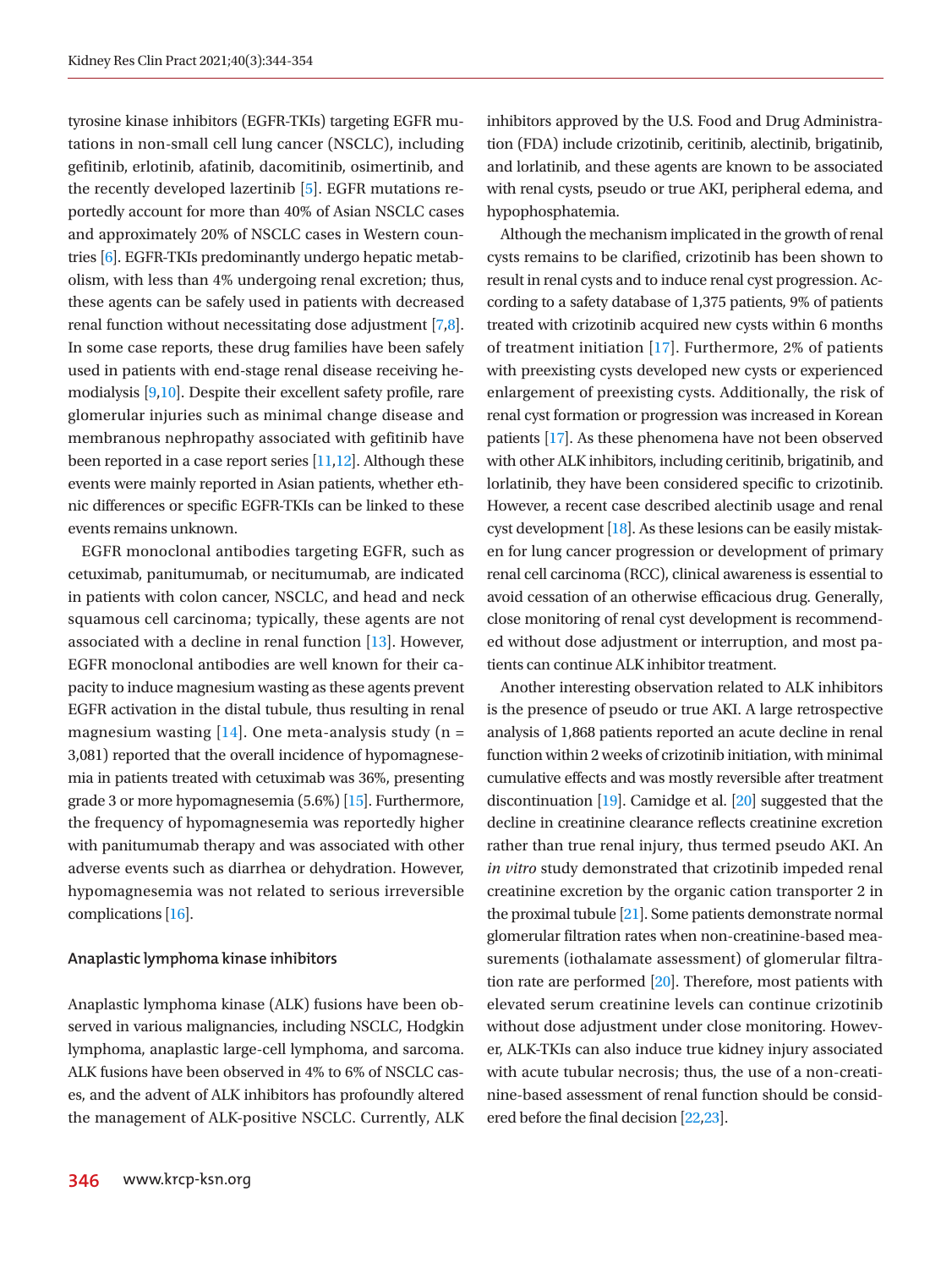# **Breakpoint cluster region-Abelson leukemia and KIT tyrosine kinase inhibitors**

Imatinib mesylate was the first approved TKI that targets the gene product of breakpoint cluster region-Abelson leukemia (BCR-ABL) in chronic myeloid leukemia, with additional activity on KIT and platelet-derived growth factor receptor (PDGFR). Several cases of imatinib-related nephrotoxicity have been reported [\[24\]](#page-8-14). Two possible mechanisms have been proposed; tumor lysis syndrome and toxic tubular damage, and tubular damage possibly associated with PDG-FR inhibition by imatinib. Among 105 patients treated with imatinib and a median follow-up of 4.5 years, 7% of patients reportedly experienced AKI, with 12% of patients presenting with chronic kidney disease [\[25\]](#page-8-15). Treatment duration may be a determinant of the declining glomerular filtration rate. Oncologists and nephrologists should be aware that long-term treatment with imatinib may cause an irreversible and clinically significant decrease in the glomerular filtration rate, as well as chronic kidney disease. Close attention should be paid to avoid the concomitant use of nephrotoxic agents and dehydrating conditions, and clinicians in charge of these patients should regularly monitor renal function.

Dasatinib, a second-generation TKI indicated for chronic myelogenous leukemia, is known to inhibit vascular endothelial growth factor (VEGF), along with BCR-ABL and PDGFR. In a phase I trial ( $n = 33$ ), 12% of patients developed proteinuria, with 3% presenting grades 3 and 4; the proposed underlying mechanisms include VEGF co-inhibition or podocyte disruption [\[26](#page-8-16)–[28\]](#page-8-17). Ochiai et al. [\[29\]](#page-8-18) reported that dasatinib induced nephrotic syndrome, with complete recovery observed after switching to nilotinib. Switching to imatinib or nilotinib, which are believed to be unrelated to proteinuria development, is currently a popular management strategy for dasatinib-associated proteinuria.

## **Vascular endothelial growth factor inhibitors**

VEGF A and VEGF receptors (VEGFR) play a major role in angiogenesis, promoting cancer cell proliferation, migration, and invasion. There are two kinds of VEGF pathway inhibitors: VEGF ligand inhibitors, such as bevacizumab, ramucirumab, and aflibercept; and tyrosine kinase inhibitors that block the VEGFR intracellular kinase domain, including sunitinib, sorafenib, and axitinib. Various renal effects have

been observed following treatment with VEGF pathway inhibitors.

Notably, the occurrence of proteinuria after inhibiting VEGF signaling pathways represents the importance of the VEGF pathway in normal kidney functions. Both monoclonal antibodies and TKIs are known to induce proteinuria, with frequency and severity differing slightly between drugs. Among these agents, bevacizumab has been extensively investigated, and frequencies of all proteinuria grades were 21% to 62%, with individuals presenting with grade 3 or more proteinuria comprising 2% to 6.5% [\[30](#page-8-16)–[32](#page-8-17)]. The severity of proteinuria appears to be dose-dependent and generally reversible. However, persistent proteinuria is not unusual. Thus, in the case of nephrotic syndrome, bevacizumab must be discontinued permanently [\[30](#page-8-16)[,33](#page-8-19)[,34\]](#page-8-20). Underlying diseases, such as chronic kidney disease and RCC, may increase the risk of proteinuria. Furthermore, the combination of cytotoxic chemotherapy may worsen the degree of proteinuria. Regular monitoring via urinary analysis of proteinuria prior to each cycle is recommended [\[34](#page-8-20)]. Table 2 summarizes the management of proteinuria. Common glomerulopathies associated with VEGF inhibition include intraglomerular thrombotic microangiopathy, minimal change disease, and focal segmental glomerulosclerosis (FSGS) [\[35](#page-8-21)]. The use of angiotensin receptor blockers or angiotensin-converting enzyme inhibitors may be recommended for renoprotection. However, these agents have not been investigated in randomized placebo-controlled prospective trials for the management of VEGF inhibitor-associated proteinuria or glomerulonephropathy [\[34\]](#page-8-20).

Hypertension has been observed in 8% to 36% of patients, with grade 3 or 4 hypertension ranging from 1.8% to 22% [[32](#page-8-17)[,36](#page-8-22),[37](#page-8-19)]. Increased risk of hypertension might be dose-dependent and associated with cancer types such as RCC, NSCLC, and pancreatic cancer [\[37\]](#page-8-19). Recent data suggest that patients who develop hypertension during VEGF inhibition might experience more effective VEGF antagonism, resulting in superior anticancer activity. The development of hypertension is associated with better tumor control and survival [\[38](#page-9-0)-40]. The management of hypertension is summarized in [Table 2](#page-4-0), and blood pressure should be monitored and managed when hypertension is detected [\[34](#page-8-20)]. Except for patients in hypertensive crisis, clinicians should attempt continuing VEGF inhibitor treatment without interruption by administering suitable antihypertensive drugs. There are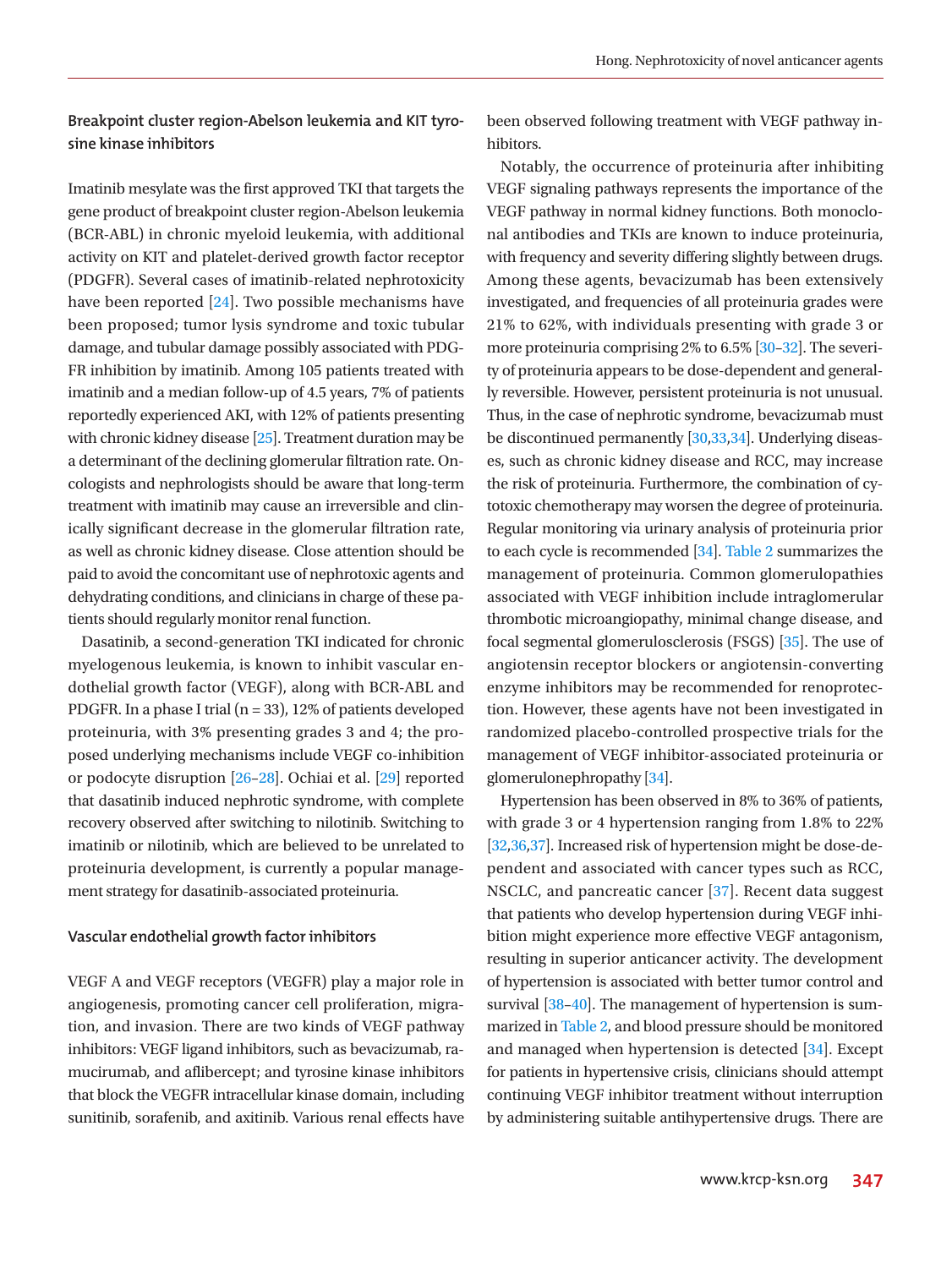| Variable     | Grade $*$ | Description                                                                                                                             | Management                                                                           |  |
|--------------|-----------|-----------------------------------------------------------------------------------------------------------------------------------------|--------------------------------------------------------------------------------------|--|
| Proteinuria  | 1         | 1+ proteinuria;                                                                                                                         | Continue VEGF inhibitors                                                             |  |
|              |           | urinary protein $\geq$ ULN to <1.0 g/24 hr                                                                                              |                                                                                      |  |
|              | 2         | 2+ and 3+ proteinuria;                                                                                                                  | Give VEGF inhibitors and collect 24-hr urine                                         |  |
|              |           | urinary protein 1.0 to <3.5 g/24 hr                                                                                                     | Resume VEGF inhibitor if less than 2 g/24 hr                                         |  |
|              |           |                                                                                                                                         | If 2 g/24 hr or more, discontinue VEGF inhibitor for 3 mo                            |  |
|              | 3         | 4+ proteinuria;                                                                                                                         | Collect 24-hr urine                                                                  |  |
|              |           | urinary protein $\geq 3.5$ g/24 hr                                                                                                      | Discontinue in case of 3.5 g/24 hr or more                                           |  |
| Hypertension | 1         | SBP 120-139 mmHg or DBP 80-89 mmHg                                                                                                      | Continue VEGF inhibitors                                                             |  |
|              | 2         | SBP 140-159 mmHg or DBP 90-99 mmHg if previously<br>WNL:                                                                                | Continue VEGF inhibitors with antihypertensive agents                                |  |
|              |           | change in baseline medical intervention indicated;                                                                                      |                                                                                      |  |
|              |           | recurrent or persistent ( $\geq$ 24 hr);                                                                                                |                                                                                      |  |
|              |           | symptomatic increase by >20 mmHg (DBP) or to<br>>140/90 mmHg;                                                                           |                                                                                      |  |
|              |           | monotherapy indicated initiated                                                                                                         |                                                                                      |  |
|              | 3         | SBP $\geq$ 160 mmHg or DBP $\geq$ 100 mmHg;                                                                                             | Hold VEGF inhibitors and control hypertension with antihy-                           |  |
|              |           | medical intervention indicated;                                                                                                         | pertensive agents                                                                    |  |
|              |           | more than one drug or more intensive therapy than previ-<br>ously used indicated                                                        | Resume VEGF inhibitors if grade 2 or less hypertension                               |  |
|              | 4         | Life-threatening consequences (e.g., malignant hyperten-<br>sion, transient or permanent neurologic deficit, hyper-<br>tensive crisis); | Discontinue VEGF inhibitors and control hypertension with<br>antihypertensive agents |  |
|              |           | urgent intervention indicated                                                                                                           |                                                                                      |  |

<span id="page-4-0"></span>

| Table 2. Guidelines for the management of proteinuria and hypertension in patients receiving VEGF inhibitors |  |  |  |
|--------------------------------------------------------------------------------------------------------------|--|--|--|
|--------------------------------------------------------------------------------------------------------------|--|--|--|

\*Grading follows the National Cancer Institute-Common Toxicity Criteria (NCI-CTC) version 5.0.

DBP, diastolic blood pressure; SBP, systolic blood pressure; ULN, upper limit of normal; VEGF, vascular endothelial growth factor; WNL, within normal limits.

no evidence-based guidelines for selecting the most appropriate antihypertensive agents to manage and treat VEGF inhibitor-induced hypertension [\[41\]](#page-9-2).

## **Mammalian target of rapamycin inhibitors**

A serine/threonine protein kinase, termed mammalian target of rapamycin (mTOR), is implicated in RCC [\[42](#page-9-3)]. mTOR inhibitors, everolimus and temsirolimus, are known to be associated with proteinuria, hypertension, and renal failure, and their proposed mechanisms include VEGF pathway disruption [\[43](#page-9-4)]. Large prospective everolimus studies reported proteinuria ranging from 10% to 14% and grade 3 or more of proteinuria occurred approximately 1% or 2% [\[44](#page-9-5)[,45\]](#page-9-6). However, there have been no reports of nephrotic syndrome. These studies also reported that the frequencies of all grades of hypertension were 8% to 10% and that patients with hypertension grade 3 or more comprised 1% to 4%. In the case of temsirolimus, the incidence of proteinuria has not been formally reported, but Izzedine et al. [\[46\]](#page-9-7) reported four patients with acute kidney injuries, along with biopsy-proven acute tubular necrosis during mTOR inhibitor treatment with everolimus and temsirolimus. Moreover, FSGS was observed in a patient receiving temsirolimus [\[47](#page-9-8)]. Worsening AKI was reported in 57% of patients (with grade 3 to 4 AKI in approximately 3% of patients) in temsirolimus treatment [\[48\]](#page-9-9). As patients with RCC may be elderly and many have undergone previous nephrectomy, such patients are at high risk of developing renal failure. Thus, although the incidence is low and most cases are mild, regular monitoring of high blood pressure, proteinuria, and worsening renal function are recommended for mTOR inhibitor treatment, especially in patients with RCC.

#### **The BRAF inhibitor**

The v-Raf murine sarcoma viral oncogene homolog B (BRAF), one of three members of the RAF kinase family, plays an essential role in the carcinogenesis pathway [\[49](#page-9-10)]. The BRAFV600E mutation, which substitutes glutamic acid for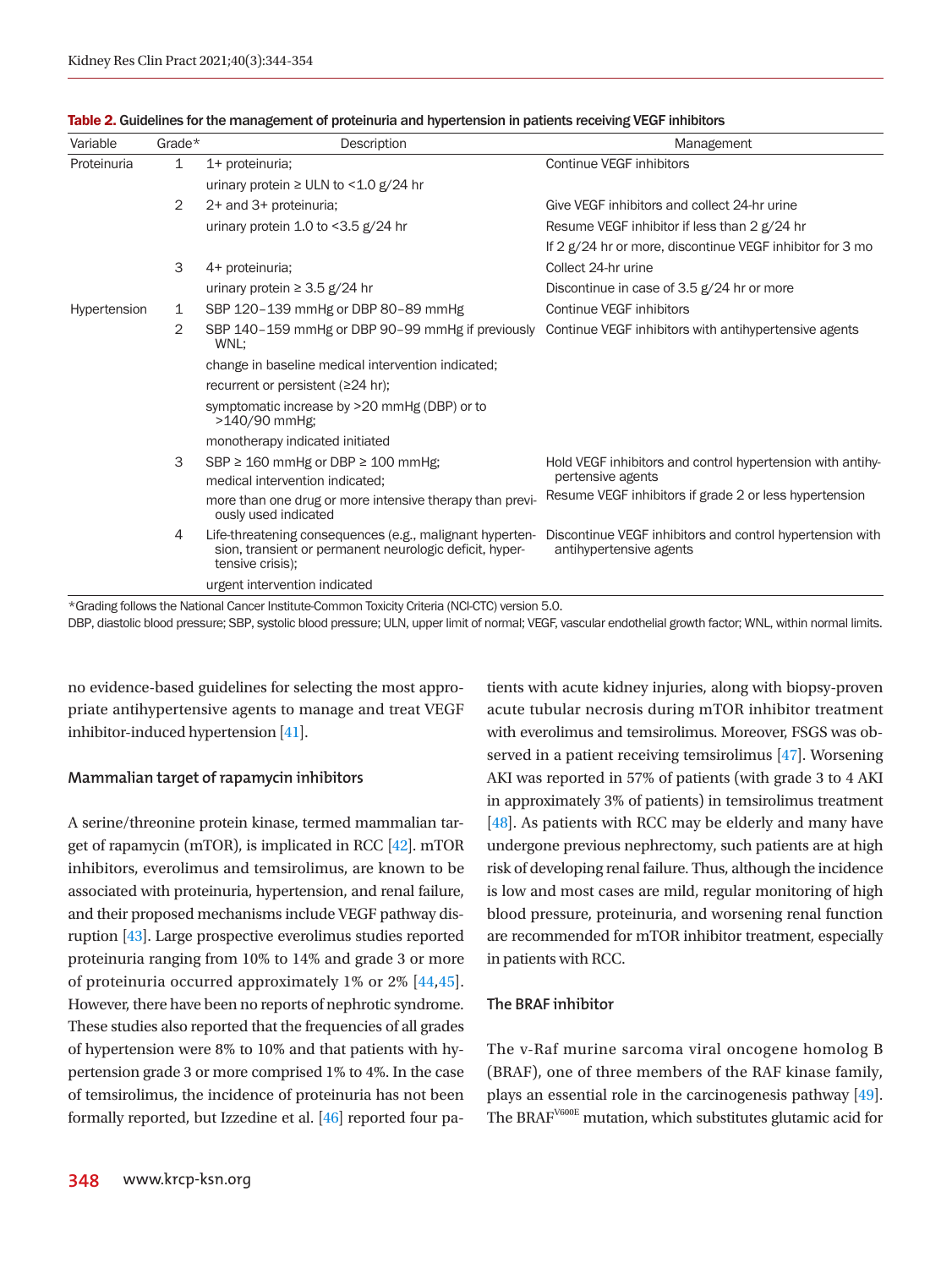valine at codon 600, accounts for 40% to 60% of melanoma and 1% of NSCLC cases [\[50](#page-9-11)[,51\]](#page-9-12). Dabrafenib and vemurafenib are standard treatments for metastatic BRAF<sup>V600E</sup>-mutant melanoma [\[52\]](#page-9-13). Although renal insufficiency has not been reported in large prospective trials and the true incidence might be very low, AKI related to vemurafenib has been noted in several case series [\[53](#page-9-14)[–55\]](#page-9-15). The Food and Drug Administration Adverse Event Reporting System (FAERS) database, maintained by the U.S. FDA, has recorded 132 and 13 AKI cases following treatment with vemurafenib and dabrafenib, respectively, between 2011 and 2014 [\[56\]](#page-9-16). Vemurafenib seems to induce greater nephrotoxicity than dabrafenib. Hypokalemia and hyponatremia were also observed at an extremely low frequency. Based on available data, renal function should be monitored during BRAF inhibitor treatment.

# **Nephrotoxicity of immunotherapies**

The expanding use of immune checkpoint inhibitors (ICIs), including programmed cell death protein-1 (PD-1)/programmed death-ligand 1 (PD-L1) inhibitors and cytotoxic T-lymphocyte antigen-4 (CTLA-4) inhibitors, has altered the treatment paradigms for several cancer types [\[57](#page-9-14)]. Compared with conventional cytotoxic chemotherapy, immunotherapy has a favorable safety profile, with most patients experiencing only mild adverse events. However, unusual phenomena have been observed—so-called immune-related adverse events (irAEs)—including immune-mediated pneumonitis, hypothyroidism, hyperthyroidism, infusion reaction, colitis, myositis, and rashes [\[58](#page-9-17)]. Generally, the incidence and severity of irAEs are higher with CTLA-4 inhibitor monotherapy and ICI combination than those with PD-1/PD-L1 blockade monotherapy [[59\]](#page-9-18). This autoimmune activity also involves the kidneys, but at a lower incidence than other organs, such as the thyroid, lung, or colon. Renal irAEs include AKI, proteinuria, and electrolyte imbalance [\[60\]](#page-9-19). In a meta-analysis of 11,482 patients in 48 PD-1 inhibitor clinical trials, the overall AKI incidence was 2.2%, with hypocalcemia observed in 1.0% [\[61](#page-9-20)]. In patients with AKI treated with PD-1 inhibitors, the estimated rate of interstitial nephritis was 16.6%. In one series that included 574 melanoma patients treated with nivolumab, the overall incidence of nephrotoxicity was 2%, with a median onset time of 15.1 weeks after treatment initiation [\[62](#page-9-21)]. In another series of 3,695 patients treated with various ICIs, the overall incidence of AKI was 2.2%, and it was more

frequent in patients receiving combination therapy with ipilimumab and nivolumab (4.9%) than that in patients receiving ipilimumab (2.0%), nivolumab (1.9%), and pembrolizumab (1.4%) [\[63](#page-9-22)]. Wanchoo et al. [\[64](#page-9-23)] reported that acute interstitial nephritis (AIN) occurs 6 to 12 weeks and 3 to 12 months after initiation of CTLA-4 and PD-1 inhibitors, respectively. These data suggest that the incidence of nephrotoxicity in ICI treatment is generally low, but higher incidence can be observed following combination therapy. Interestingly, ICI-induced AKI sometimes follows other extrarenal irAEs, such as rash, thyroiditis, and colitis [\[65](#page-9-20)[,66\]](#page-10-0). The concomitant use of proton pump inhibitors and lower baseline glomerular filtration rate have been indicated as potential risk factors [\[63](#page-9-22),[65](#page-9-20)[–67\]](#page-9-24). According to the current literature, the most common kidney lesion is AIN, followed by minimal change disease, thrombotic microangiopathy, lupus-like nephritis, and FSGS [\[63](#page-9-22),[67](#page-9-24)[–70](#page-10-1)]. ICI-induced AIN is characterized by its variable onset and frequent relapse when compared with traditional drug-induced AIN, highlighting a unique mechanism of action for ICIs [\[63](#page-9-22)]. Additionally, ICI-induced AIN is characterized by its excellent response to steroids. However, its frequent relapsing nature requires long-term corticosteroid therapy [\[71\]](#page-10-2).

The precise mechanisms of immune-related nephrotoxicity remain unknown. However, self-antigen-specific T cell activation involving various components of the kidney is one suggested mechanism [\[64](#page-9-23)]. Data regarding the management of ICI-induced nephritis are limited, but glucocorticoids are the mainstay of treatment. ICI therapy should be withheld following grade 2 or more nephritis. Although the optimal dose and duration remain unclear, prednisone 0.5 to 2 mg/ kg/day is recommended in guidelines [[72](#page-10-3),[73](#page-10-4)]. [Table 3](#page-6-0) summarizes the management of ICI-induced nephrotoxicity [[72](#page-10-3)].

An important issue in clinical practice is administering ICIs to patients with solid organ transplants, especially renal allografts. In several prospective clinical trials involving ICI, patients with organ transplantation have been excluded, and their safety in organ transplant recipients is not well defined and established [57,58]. However, a high incidence of renal allograft rejection (40.9%) was reported in 44 kidney transplant patients administered ICIs, with a higher rate recorded in those receiving PD-1/PD-L1 inhibitors (40.7%) than in those administering CTLA-4 inhibitors (22.2%). Among these 44 patients, 15 (34.1%) experienced allograft failure and 8 (18.1%) died [\[74](#page-10-5)]. Based on the observed implications of PD-1/PD-L1 signaling in solid organ transplant,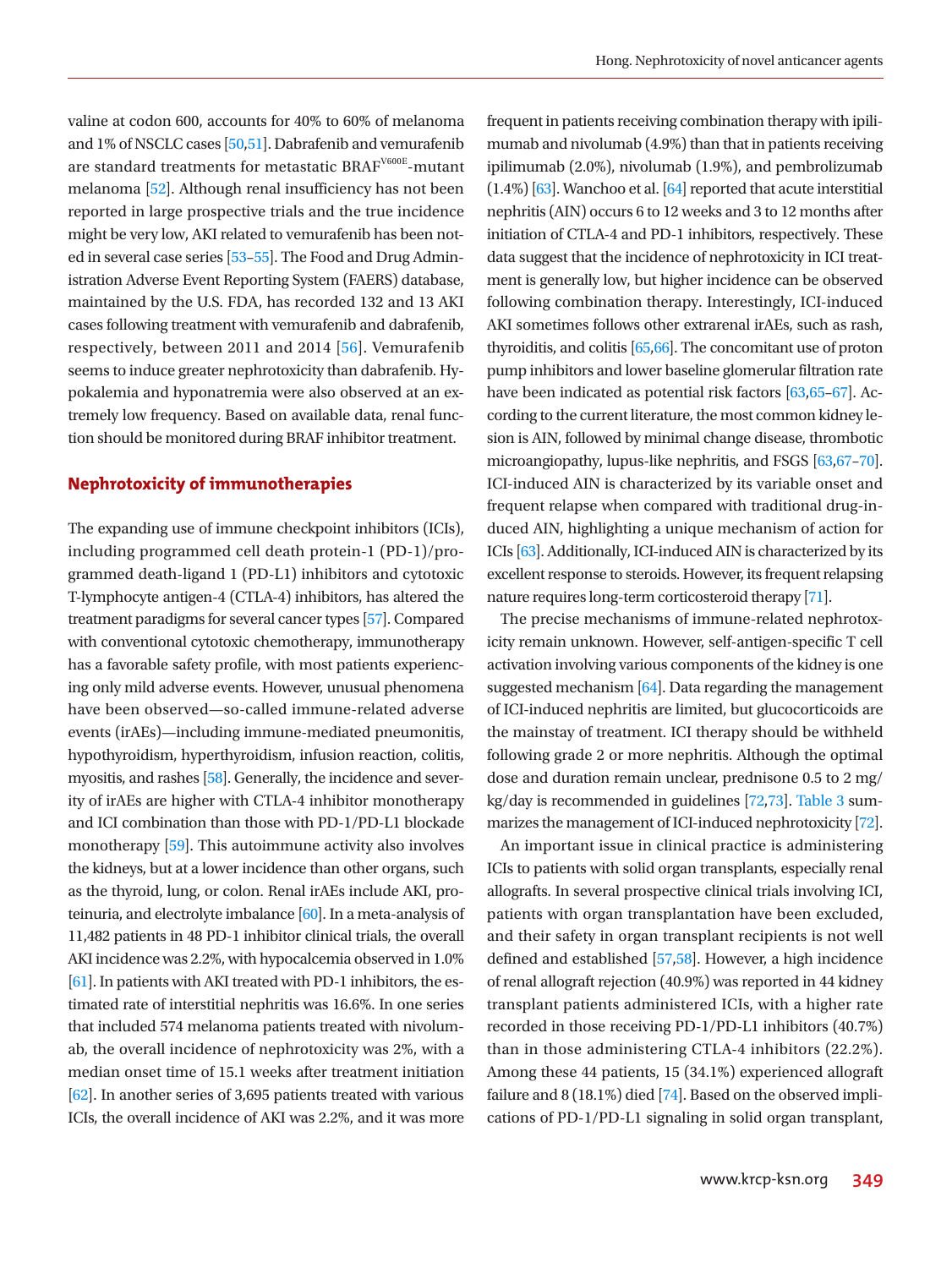#### <span id="page-6-0"></span>Table 3. Management of renal immune-related adverse events of immune checkpoint inhibitor

| General principles                                                           |                                                                                                                                                  |
|------------------------------------------------------------------------------|--------------------------------------------------------------------------------------------------------------------------------------------------|
| tant nephrotoxic agents.                                                     | For suspected immune-related kidney injury, exclude other causes such as urinary tract obstruction, sepsis, dehydration, or other concomi-       |
| Monitor renal function of patients at regular intervals.                     |                                                                                                                                                  |
| Routine urinalysis is not recommended.                                       |                                                                                                                                                  |
| be considered.                                                               | If there are no other potential causes of acute kidney injury, biopsy and use of immune suppressive therapy (mainly glucocorticoid) should       |
| Grading*                                                                     |                                                                                                                                                  |
| Grade 1, mild:                                                               | Consider temporal holding immunotherapy                                                                                                          |
| creatinine 1.5-2× above baseline:                                            | Closely monitor renal function and urine analysis                                                                                                |
| creatinine level increase of ≥0.3 mg/dL                                      |                                                                                                                                                  |
| Grade 2, moderate:                                                           | Hold immunotherapy                                                                                                                               |
| creatinine 2-3× above baseline                                               | Consult to nephrologists                                                                                                                         |
|                                                                              | Consider renal biopsy                                                                                                                            |
|                                                                              | Start prednisone 0.5–1 mg/kg/day or its equivalent if other causes ruled out                                                                     |
|                                                                              | If worsening or no improvement, increase prednisone to $1-2$ mg/kg/day or its equivalent                                                         |
|                                                                              | If improved to grade 1 or less, taper glucocorticoid slowly over 4–6 wk                                                                          |
| Grade 3, severe:                                                             | Permanently discontinue immunotherapy                                                                                                            |
| creatinine $> 3 \times$ above baseline or 4.0 mg/dL Consult to nephrologists |                                                                                                                                                  |
|                                                                              | Consider renal biopsy                                                                                                                            |
| Grade 4, life-threatening: dialysis indicated                                | Start prednisone to 1-2 mg/kg/day or its equivalent                                                                                              |
|                                                                              | If no improvement, consider adding other immunosuppressive agents (azathioprine, cyclo-<br>phosphamide, cyclosporine, infliximab, mycophenolate) |

\* Grading follows the National Comprehensive Cancer Network. Management of Immunotherapy-Related Toxicities (version 1.2021). Available at: https:// www.nccn.org/professionals/physician\_gls/pdf/immunotherapy.pdf (accessed 2021 Feb 1).

blockade of the PD-1/PD-L1 pathway may result in a higher rate of graft rejection than CTLA-4 blockade [\[75](#page-10-6)]. Another case series of 23 patients reported a similar renal allograft rejection rate of 47%, with 81% graft loss and 46% death [\[76](#page-10-7)]. The median time from ICI initiation to acute rejection was less than a month in both reports [\[74](#page-10-5)[,76\]](#page-10-7). At present, the exact mechanism of graft rejection remains to be elucidated. Graft rejection is a complex process involving both humoral immunity and cellular immunity, and both the CTLA-4 and PD-1 pathways are implicated in the immune tolerance of transplanted organ [\[77\]](#page-10-8). Since their positions in the immune tolerant context differ, the proposed mechanisms are considered distinct between PD-1 inhibitors and CTLA-4 inhibitors [60]. PD-L1 is known to be essential for peripheral graft tolerance and protection from chronic rejection and its pathway inhibition produces the activation of cellular immunity via the effector T cell and the downregulation of regulatory T cell, subsequently inducing allograft rejection. On the other hand, the suggested mechanism of CTLA-4 inhibition is that CTLA-4 inhibitor could prime and generate new donor-specific T cell activation and cytotoxicity, and guard alloreactive

tion [\[78](#page-10-9)]. Despite a paucity of data, prior history of rejection, presence of donor-specific antibodies, and PD-L1 expression in transplant patients have been associated with increased risk of rejection [\[79](#page-10-10)[,80\]](#page-10-11). High allograft rejection shortly after ICI initiation accompanied by a high mortality rate has led to the development of preventive approaches, including close monitoring of renal function and preemptive immunosuppressant usage in joint with ICI treatment. However, there are no current management guidelines regarding this issue. Some authors recommend careful monitoring of kidney function, such as frequent serum creatinine measurement starting on a weekly basis and then switching to biweekly or monthly if renal function remains stable  $[60]$ . In the presence of worsening renal function without other causes, renal biopsy should be considered, and careful administration of contrast dye with appropriate hydration during computed tomography imaging evaluation is suggested. The treatment of ICI in transplant recipients should be thoroughly discussed with patients about the potential benefit and risk of graft loss before initiation.

T cells against apoptotic death, ultimately prompting rejec-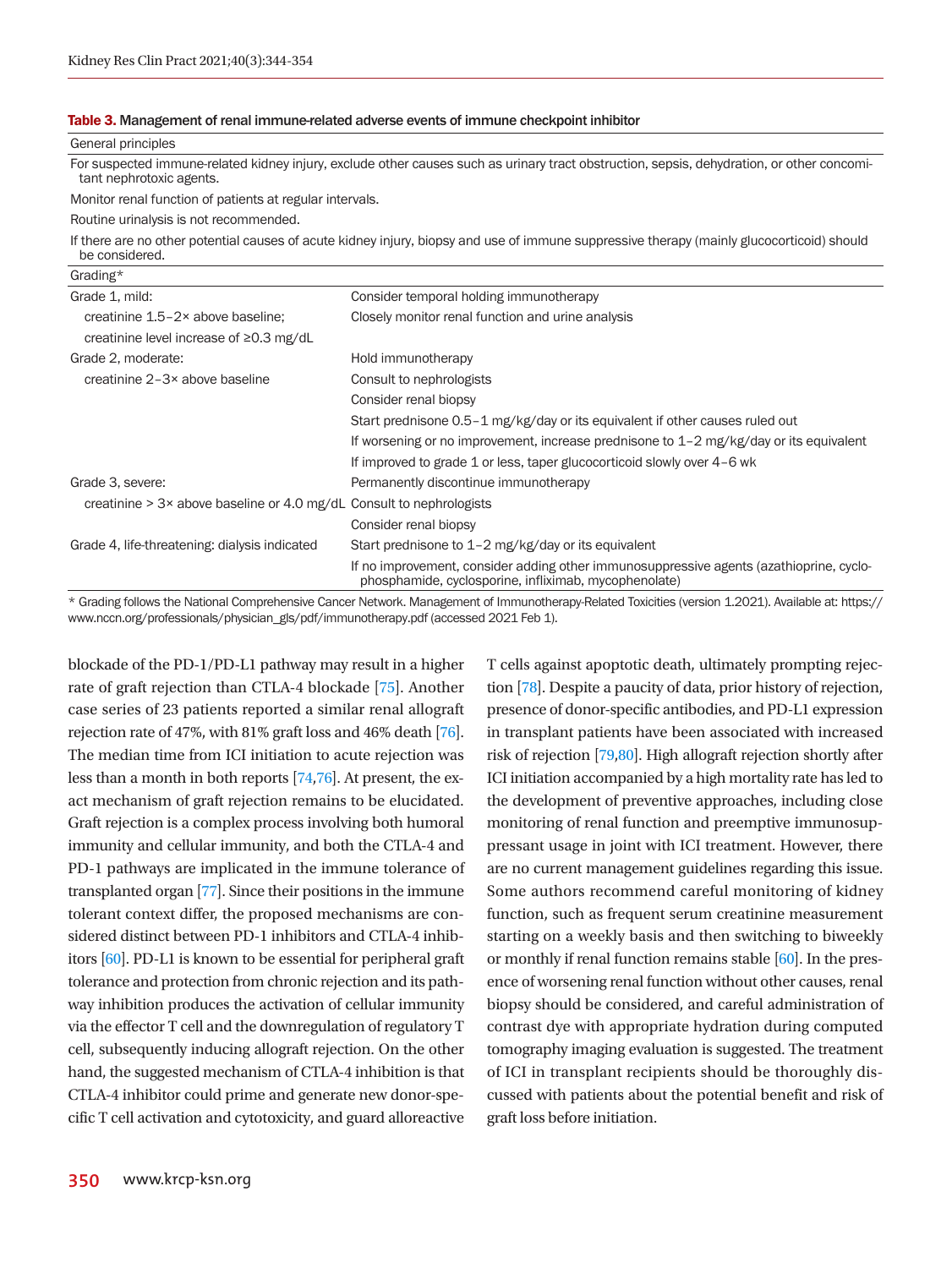Other types of immunotherapies include chimeric antigen receptor T (CAR-T) cell therapy and cytokine therapy. Exogenous cytokines gained popularity in the 1980s, and only two cytokines, interferon-alpha (IFN-α) and high-dose interleukin-2 (IL-2), received the U.S. FDA approval for indications such as malignant melanoma, RCC, and chronic myelogenous leukemia [\[81](#page-10-12)]. IFN-α triggers T cell-mediated responses and results in renal inflammation, and is thus complicated by several types of kidney injury [\[82\]](#page-10-13). Minimal change disease, FSGS, and thrombotic microangiopathy are associated with IFN-α treatment and have been reported in select cases [71]. Prompt recognition and treatment discontinuation remain critical measures [\[83](#page-10-14)]. Another approved cytokine, high-dose IL-2, causes moderate to severe hypotension, with a frequency of 60% to 90%. Capillary leak syndrome can also occur, which can induce intravascular volume depletion, hypotension, and kidney injury following IL-2 therapy [\[84\]](#page-10-15). Thus, capillary leakage can bring about prerenal AKI, and severe hypotension can contribute to acute tubular injury [71]. Appropriate fluid therapy should be employed with IL-2 therapy [\[85](#page-10-16)]. However, the absence of biomarkers, low overall response rates, and high frequency of severe adverse events have replaced the use of cytokine anticancer treatment with ICIs [60].

The incidence of nephrotoxicity of another novel immunotherapeutic, CAR-T cell therapy, has been less well established. In one series of 46 patients with non-Hodgkin lymphoma, the incidence of AKI was 30% [\[86](#page-10-17)]. Another report revealed that AKI incidence in 78 patients with diffuse large B-cell lymphoma was 19% (15 patients), including six acute tubular necrosis events. Hypophosphatemia, hypokalemia, and hyponatremia reportedly occurred in more than 50% of patients [\[87](#page-10-18)]. Currently, no direct glomerular or tubular injuries have been reported [\[86\]](#page-10-13). However, systemic toxicities, including tumor lysis syndrome and cytokine release syndrome associated with hypotension, liver dysfunction, cardiac dysfunction, and intravascular volume depletion can cause AKI and electrolyte imbalances [\[71](#page-10-19)]. Early recognition and appropriate fluid therapy are crucial for managing CAR-T therapy-associated kidney injury [\[86\]](#page-10-20).

## **Summary**

Chemotherapy-induced kidney injury is a common problem encountered by medical oncologists and nephrologists. The

advent of novel anticancer drugs such as targeted molecular agents and immune checkpoint modulators has improved patient survival while simultaneously increasing the prevalence of renal injuries. Despite their relatively low incidence, it is crucial for medical oncologists and nephrologists to be familiar with possible renal toxicities and complications and regularly monitor renal function in patients exposed to these agents.

# **Conflicts of interest**

The author has no conflicts of interest to declare.

## **ORCID**

Min Hee Hong, https://orcid.org/0000-0003-3490-2195

#### **References**

- <span id="page-7-0"></span>1. [Soria JC, Ohe Y, Vansteenkiste J, et al. Osimertinib in untreated](https://doi.org/10.1056/nejmoa1713137)  [EGFR-mutated advanced non-small-cell lung cancer.](https://doi.org/10.1056/nejmoa1713137) *N Engl J Med* [2018;378:113–125.](https://doi.org/10.1056/nejmoa1713137)
- <span id="page-7-1"></span>2. [Reck M, Rodríguez](https://doi.org/10.1056/nejmoa1606774)-Abreu D, Robinson AG, et al. Pembrolizumab versus chemotherapy for PD-L1-positive non-small-cell lung cancer. *N Engl J Med* 2016;375:1823–1833.
- <span id="page-7-2"></span>3. [Barnett LMA, Cummings BS. Nephrotoxicity and renal](https://doi.org/10.1093/toxsci/kfy159)  [pathophysiology: a contemporary perspective.](https://doi.org/10.1093/toxsci/kfy159) *Toxicol Sci*  [2018;164:379–390.](https://doi.org/10.1093/toxsci/kfy159)
- <span id="page-7-3"></span>4[. Normanno N, De Luca A, Bianco C, et al. Epidermal growth fac](https://doi.org/10.1016/j.gene.2005.10.018)[tor receptor \(EGFR\) signaling in cancer.](https://doi.org/10.1016/j.gene.2005.10.018) *Gene* 2006;366:2–16.
- <span id="page-7-4"></span>5[. Ahn MJ, Han JY, Lee KH, et al. Lazertinib in patients with EGFR](https://doi.org/10.1016/s1470-2045(19)30504-2)  [mutation-positive advanced non-small-cell lung cancer: results](https://doi.org/10.1016/s1470-2045(19)30504-2)  [from the dose escalation and dose expansion parts of a first-in](https://doi.org/10.1016/s1470-2045(19)30504-2)[human, open-label, multicentre, phase 1-](https://doi.org/10.1016/s1470-2045(19)30504-2)2 study. *Lancet Oncol*  2019;20:1681–1690.
- <span id="page-7-5"></span>6. [Mitsudomi T. Molecular epidemiology of lung cancer and geo](https://doi.org/10.3978/j.issn.2218-6751.2014.08.04)[graphic variations with special reference to EGFR mutations.](https://doi.org/10.3978/j.issn.2218-6751.2014.08.04)  *[Transl Lung Cancer Res](https://doi.org/10.3978/j.issn.2218-6751.2014.08.04)* 2014;3:205–211.
- <span id="page-7-6"></span>7[. Yoshimura M, Nakamura S, Imamura F, Ueno K, Yamamoto S,](https://doi.org/10.1016/j.lungcan.2004.01.006)  [Igarashi T. Severe myelotoxicity in a combination of gefitinib](https://doi.org/10.1016/j.lungcan.2004.01.006)  [and vinorelbine.](https://doi.org/10.1016/j.lungcan.2004.01.006) *Lung Cancer* 2004;45:121–123.
- <span id="page-7-7"></span>8[. Miller AA, Murry DJ, Owzar K, et al. Phase I and pharmacoki](https://doi.org/10.1200/jco.2007.11.6210)[netic study of erlotinib for solid tumors in patients with hepatic](https://doi.org/10.1200/jco.2007.11.6210)  [or renal dysfunction: CALGB 60101.](https://doi.org/10.1200/jco.2007.11.6210) *J Clin Oncol* 2007;25:3055– [3060](https://doi.org/10.1200/jco.2007.11.6210).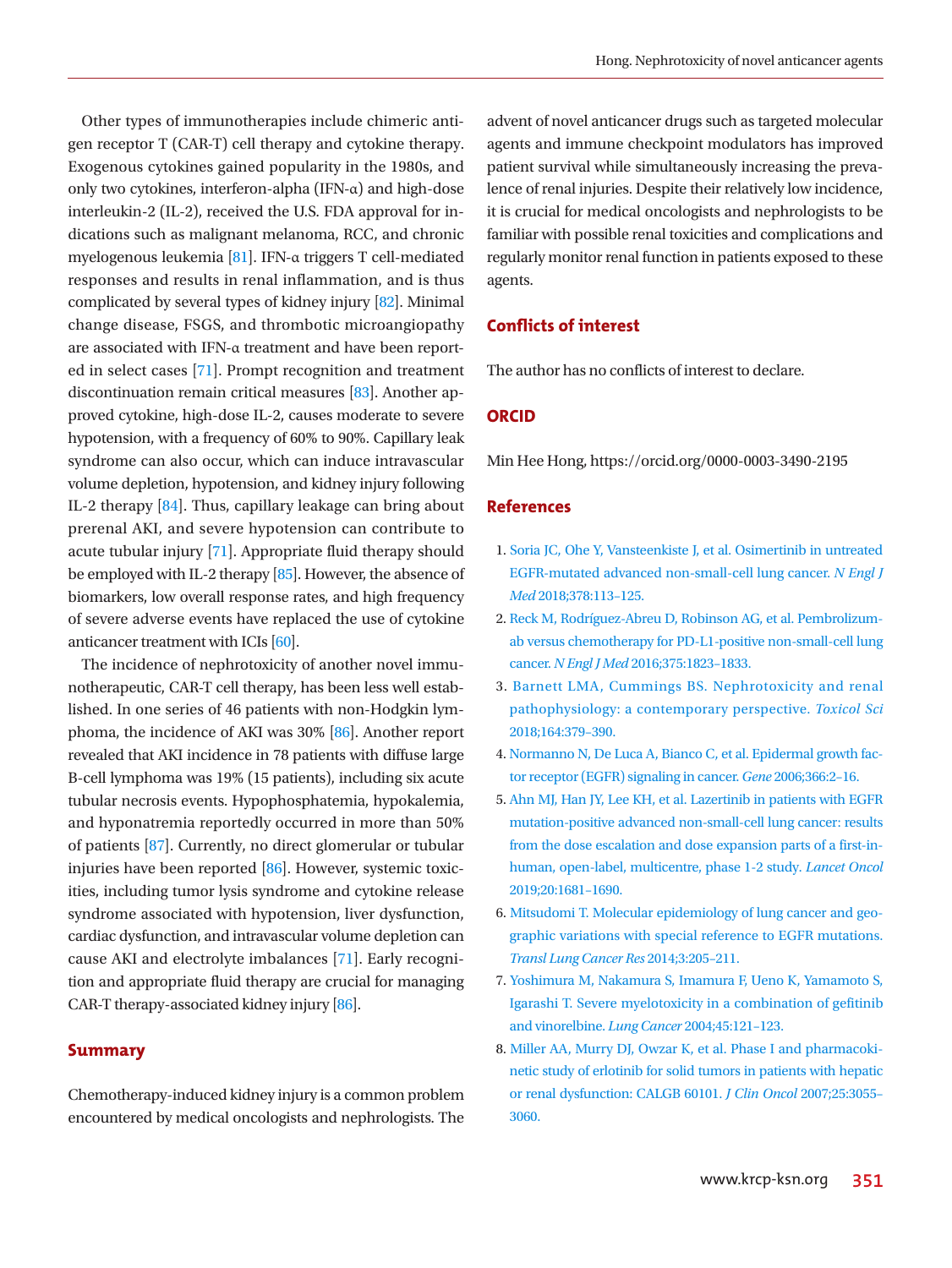- <span id="page-8-0"></span>9[. Imai H, Kaira K, Naruse I, et al. Successful afatinib treatment of](https://doi.org/10.1007/s00280-016-3201-9)  [advanced non-small-cell lung cancer patients undergoing he](https://doi.org/10.1007/s00280-016-3201-9)modialysis. *[Cancer Chemother Pharmacol](https://doi.org/10.1007/s00280-016-3201-9)* 2017;79:209–213.
- <span id="page-8-1"></span>1[0. Bersanelli M, Tiseo M, Artioli F, Lucchi L, Ardizzoni A. Gefitinib](https://www.ncbi.nlm.nih.gov/pubmed/24922692)  [and afatinib treatment in an advanced non-small cell lung can](https://www.ncbi.nlm.nih.gov/pubmed/24922692)[cer \(NSCLC\) patient undergoing hemodialysis.](https://www.ncbi.nlm.nih.gov/pubmed/24922692) *Anticancer Res* [2014;34:3185–3188](https://www.ncbi.nlm.nih.gov/pubmed/24922692).
- <span id="page-8-2"></span>1[1. Kaneko T, Shimizu A, Aoki M, Tsuruoka S. A case of gefitinib-as](https://doi.org/10.1007/s13730-014-0135-0)[sociated membranous nephropathy in treatment for pulmonary](https://doi.org/10.1007/s13730-014-0135-0)  [adenocarcinoma.](https://doi.org/10.1007/s13730-014-0135-0) *CEN Case Rep* 2015;4:31–37.
- <span id="page-8-3"></span>12[. Maruyama K, Chinda J, Kuroshima T, et al. Minimal change](https://doi.org/10.2169/internalmedicine.54.3661)  [nephrotic syndrome associated with gefitinib and a successful](https://doi.org/10.2169/internalmedicine.54.3661)  [switch to erlotinib.](https://doi.org/10.2169/internalmedicine.54.3661) *Intern Med* 2015;54:823–826.
- <span id="page-8-4"></span>1[3. Ciardiello F, Tortora G. EGFR antagonists in cancer treatment.](https://doi.org/10.1056/nejmra0707704) *N Engl J Med* [2008;358:1160–1174](https://doi.org/10.1056/nejmra0707704).
- <span id="page-8-5"></span>1[4. Groenestege WM, Thébault S, van der Wijst J, et al. Impaired](https://doi.org/10.1172/jci31680)  [basolateral sorting of pro-EGF causes isolated recessive renal](https://doi.org/10.1172/jci31680)  hypomagnesemia. *J Clin Invest* [2007;117:2260–2267.](https://doi.org/10.1172/jci31680)
- <span id="page-8-6"></span>1[5. Cao Y, Liao C, Tan A, Liu L, Gao F. Meta-analysis of incidence](https://doi.org/10.1159/000321011)  [and risk of hypomagnesemia with cetuximab for advanced can](https://doi.org/10.1159/000321011)cer. *Chemotherapy* [2010;56:459–465.](https://doi.org/10.1159/000321011)
- <span id="page-8-10"></span><span id="page-8-7"></span>16. Petrelli [F, Borgonovo K, Cabiddu M, Ghilardi M, Barni S. Risk](https://doi.org/10.1517/14740338.2011.606213)  [of anti-EGFR monoclonal antibody-related hypomagnesemia:](https://doi.org/10.1517/14740338.2011.606213)  [systematic review and pooled analysis of randomized studies.](https://doi.org/10.1517/14740338.2011.606213)  *Expert Opin Drug Saf* [2012;11 Suppl 1:S9–S19.](https://doi.org/10.1517/14740338.2011.606213)
- 17. [Schnell P, Bartlett CH, Solomon BJ, et al. Complex renal cysts as](https://doi.org/10.1002/cam4.437)[sociated with crizotinib treatment.](https://doi.org/10.1002/cam4.437) *Cancer Med* 2015;4:887–896.
- <span id="page-8-8"></span>18. [Longo V, Catino AM, Montrone M, et al. Development of com](https://doi.org/10.1016/j.jtho.2019.03.010)[plex renal cysts during crizotinib treatment and also during](https://doi.org/10.1016/j.jtho.2019.03.010)  [alectinib treatment: a possible drug class effect?](https://doi.org/10.1016/j.jtho.2019.03.010) *J Thorac Oncol*  [2019;14:e170.](https://doi.org/10.1016/j.jtho.2019.03.010)
- <span id="page-8-9"></span>19. [Camidge DR, Kim EE, Usari T, Polli A, Lewis I, Wilner KD. Renal](https://doi.org/10.1016/j.jtho.2019.02.015)  [effects of crizotinib in patients with ALK-positive advanced NS-](https://doi.org/10.1016/j.jtho.2019.02.015)CLC. *J Thorac Oncol* [2019;14:1077–1085.](https://doi.org/10.1016/j.jtho.2019.02.015)
- 20. [Camidge DR, Brosnan EM, DeSilva C, Koo PJ, Chonchol M.](https://doi.org/10.1097/jto.0000000000000321)  [Crizotinib effects on creatinine and non-creatinine-based mea](https://doi.org/10.1097/jto.0000000000000321)[sures of glomerular filtration rate.](https://doi.org/10.1097/jto.0000000000000321) *J Thorac Oncol* 2014;9:1634– [1637.](https://doi.org/10.1097/jto.0000000000000321)
- <span id="page-8-11"></span>21. [Arakawa H, Omote S, Tamai I. Inhibitory effect of crizotinib on](https://doi.org/10.1016/j.xphs.2017.03.013)  [creatinine uptake by renal secretory transporter OCT2.](https://doi.org/10.1016/j.xphs.2017.03.013) *J Pharm Sci* [2017;106:2899–2903.](https://doi.org/10.1016/j.xphs.2017.03.013)
- <span id="page-8-12"></span>22. [Gastaud L, Ambrosetti D, Otto J, et al. Acute kidney injury follow](https://doi.org/10.1016/j.lungcan.2013.08.007)[ing crizotinib administration for non-small-cell lung carcinoma.](https://doi.org/10.1016/j.lungcan.2013.08.007)  *Lung Cancer* [2013;82:362–364.](https://doi.org/10.1016/j.lungcan.2013.08.007)
- <span id="page-8-13"></span>23[. Ramachandran P, Morcus R, Tahir M, Onukogu I, Spinowitz](https://doi.org/10.1186/s13256-018-1849-y)

[B, Wang JC. Alectinib \(Alecensa\)-induced reversible grade IV](https://doi.org/10.1186/s13256-018-1849-y)  [nephrotoxicity: a case report and review of the literature.](https://doi.org/10.1186/s13256-018-1849-y) *J Med Case Rep* [2018;12:303](https://doi.org/10.1186/s13256-018-1849-y).

- <span id="page-8-14"></span>2[4. Abbas A, Mirza MM, Ganti AK, Tendulkar K. Renal toxicities of](https://doi.org/10.1007/s11523-015-0368-7)  [targeted therapies.](https://doi.org/10.1007/s11523-015-0368-7) *Target Oncol* 2015;10:487–499.
- <span id="page-8-15"></span>2[5. Marcolino MS, Boersma E, Clementino NC, et al. Imatinib treat](https://doi.org/10.1093/annonc/mdq715)[ment duration is related to decreased estimated glomerular](https://doi.org/10.1093/annonc/mdq715)  [filtration rate in chronic myeloid leukemia patients.](https://doi.org/10.1093/annonc/mdq715) *Ann Oncol* [2011;22:2073–2079.](https://doi.org/10.1093/annonc/mdq715)
- <span id="page-8-16"></span>26. Demetri G[D, Lo Russo P, MacPherson IR, et al. Phase I dose-es](https://doi.org/10.1158/1078-0432.ccr-09-0224)[calation and pharmacokinetic study of dasatinib in patients with](https://doi.org/10.1158/1078-0432.ccr-09-0224)  [advanced solid tumors.](https://doi.org/10.1158/1078-0432.ccr-09-0224) *Clin Cancer Res* 2009;15:6232–6240.
- 27. [Ozkurt S, Temiz G, Acikalin MF, Soydan M. Acute renal failure](https://doi.org/10.3109/08860220903391226)  [under dasatinib therapy.](https://doi.org/10.3109/08860220903391226) *Ren Fail* 2010;32:147–149.
- <span id="page-8-17"></span>28. Calizo RC, Bhattacharya S, van Hasselt JGC, et al. Disruption of podocyte cytos[keletal biomechanics by dasatinib leads to neph](https://doi.org/10.1038/s41467-019-09936-x)rotoxicity. *[Nat Commun](https://doi.org/10.1038/s41467-019-09936-x)* 2019;10:2061.
- <span id="page-8-18"></span>29[. Ochiai S, Sato Y, Minakawa A, Fukuda A, Fujimoto S. Dasati](https://doi.org/10.1186/s12882-019-1273-6)[nib-induced nephrotic syndrome in a patient with chronic my](https://doi.org/10.1186/s12882-019-1273-6)[elogenous leukemia: a case report.](https://doi.org/10.1186/s12882-019-1273-6) *BMC Nephrol* 2019;20:87.
- <span id="page-8-20"></span>30. Wu S, Kim C, Baer L, Zhu X. Bevacizumab incr[eases risk for](https://doi.org/10.1681/asn.2010020167)  [severe proteinuria in cancer patients.](https://doi.org/10.1681/asn.2010020167) *J Am Soc Nephrol* 2010; [21:1381–1389.](https://doi.org/10.1681/asn.2010020167)
- 31. [Izzedine H, Massard C, Spano JP, Goldwasser F, Khayat D, Soria](https://doi.org/10.1016/j.ejca.2009.11.001)  [JC. VEGF signalling inhibition-induced proteinuria: mecha](https://doi.org/10.1016/j.ejca.2009.11.001)[nisms, significance and management.](https://doi.org/10.1016/j.ejca.2009.11.001) *Eur J Cancer* 2010;46:439– [448.](https://doi.org/10.1016/j.ejca.2009.11.001)
- 32. [Zhao T, Wang X, Xu T, Xu X, Liu Z. Bevacizumab significantly](https://doi.org/10.18632/oncotarget.18190)  [increases the risks of hypertension and proteinuria in cancer](https://doi.org/10.18632/oncotarget.18190)  [patients: a systematic review and comprehensive meta-analysis.](https://doi.org/10.18632/oncotarget.18190)  *Oncotarget* [2017;8:51492–51506.](https://doi.org/10.18632/oncotarget.18190)
- <span id="page-8-19"></span>33. Saif [MW, Mehra R. Incidence and management of bevacizum](https://doi.org/10.1517/14740338.5.4.553)[ab-related toxicities in colorectal cancer.](https://doi.org/10.1517/14740338.5.4.553) *Expert Opin Drug Saf*  [2006;5:553–56](https://doi.org/10.1517/14740338.5.4.553)6.
- 34. [Miles D, Bridgewater J, Ellis P, et al. Using bevacizumab to treat](https://doi.org/10.12968/hmed.2010.71.12.670)  [metastatic cancer: UK consensus guidelines.](https://doi.org/10.12968/hmed.2010.71.12.670) *Br J Hosp Med*  (*Lond*[\) 2010;71:670–677.](https://doi.org/10.12968/hmed.2010.71.12.670)
- <span id="page-8-21"></span>3[5. Izzedine H, Escudier B, Lhomme C, et al. Kidney diseases asso](https://doi.org/10.1097/md.0000000000000207)[ciated with anti-vascular endothelial growth factor \(VEGF\): an](https://doi.org/10.1097/md.0000000000000207)  [8-year observational study at a single center.](https://doi.org/10.1097/md.0000000000000207) *Medicine* (*Baltimore*[\) 2014;93:333–339](https://doi.org/10.1097/md.0000000000000207).
- <span id="page-8-22"></span>36[. Li M, Kroetz DL. Bevacizumab-induced hypertension: clinical](https://doi.org/10.1016/j.pharmthera.2017.08.012)  [presentation and molecular understanding.](https://doi.org/10.1016/j.pharmthera.2017.08.012) *Pharmacol Ther*  [2018;182:152–160](https://doi.org/10.1016/j.pharmthera.2017.08.012).
- 37. [Ranpura V, Pulipati B, Chu D, Zhu X, Wu S. Increased risk of](https://doi.org/10.1038/ajh.2010.25)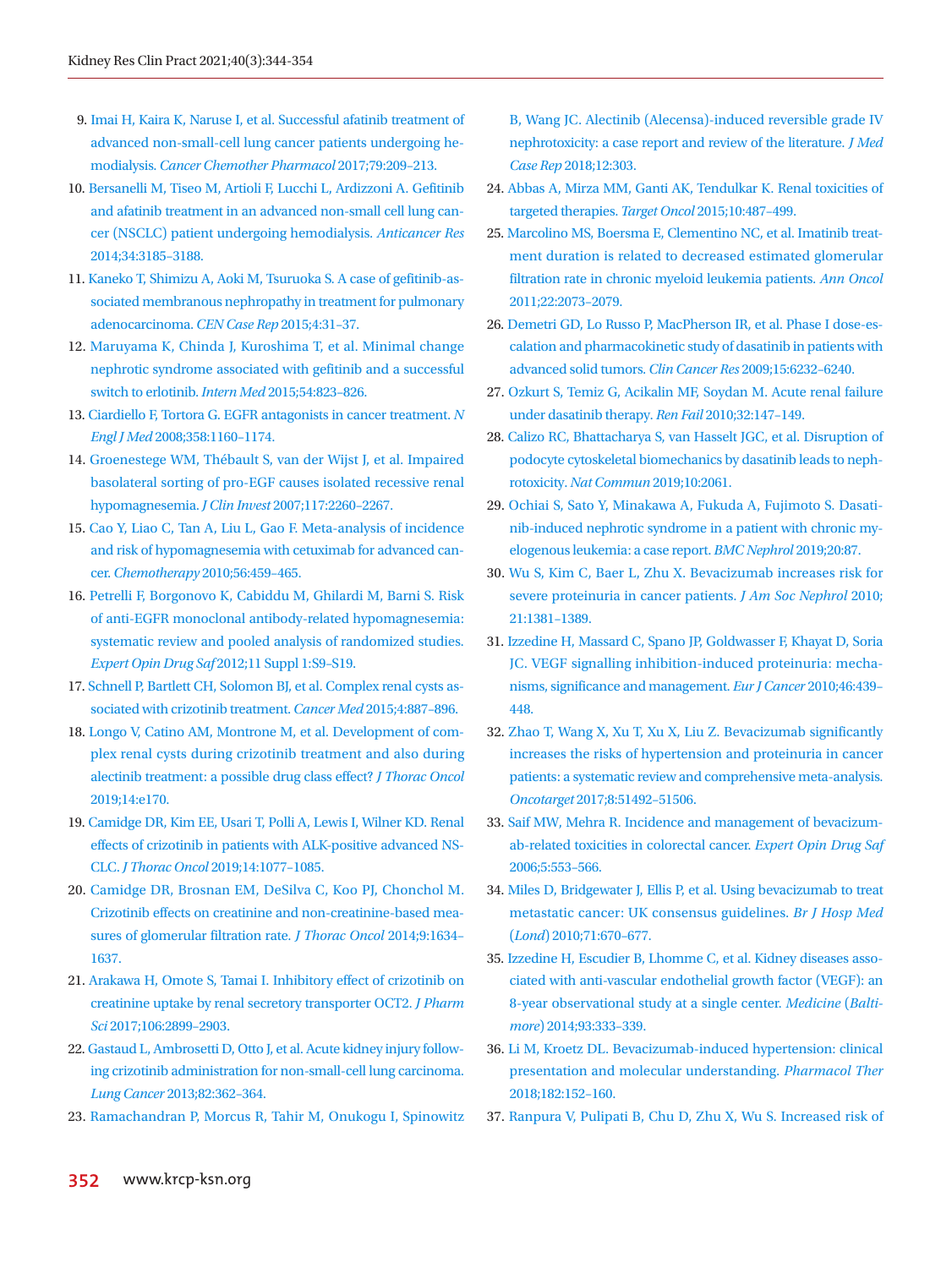[high-grade hypertension with bevacizumab in cancer patients:](https://doi.org/10.1038/ajh.2010.25)  a meta-analysis. *Am J Hypertens* [2010;23:460–468.](https://doi.org/10.1038/ajh.2010.25)

- <span id="page-9-0"></span>3[8. Miyake M, Kuwada M, Hori S, et al. The best objective response](https://doi.org/10.1186/s13104-016-1895-8)  [of target lesions and the incidence of treatment-related hyper](https://doi.org/10.1186/s13104-016-1895-8)[tension are associated with the survival of patients with met](https://doi.org/10.1186/s13104-016-1895-8)[astatic renal cell carcinoma treated with sunitinib: a](https://doi.org/10.1186/s13104-016-1895-8) Japanese retrospective study. *BMC Res Notes* 2016;9:79.
- 39. [Rini BI, Schiller JH, Fruehauf JP, et al. Diastolic blood pressure as](https://doi.org/10.1158/1078-0432.ccr-10-2806)  [a biomarker of axitinib efficacy in solid tumors.](https://doi.org/10.1158/1078-0432.ccr-10-2806) *Clin Cancer Res*  [2011;17:3841–3849.](https://doi.org/10.1158/1078-0432.ccr-10-2806)
- <span id="page-9-1"></span>4[0. Dionísio de Sousa IJ, Fer](https://doi.org/10.1136/esmoopen-2016-000045)reira J, Rodrigues J, et al. Association between bevacizumab-related hypertension and response to treatment in patients with metastatic colorectal cancer. *ESMO Open* 2016;1:e000045.
- <span id="page-9-2"></span>41. [Syrigos KN, Karapanagiotou E, Boura P, Manegold C, Harrington](https://doi.org/10.2165/11590180-000000000-00000)  [K. Bevacizumab-induced hypertension: pathogenesis and man](https://doi.org/10.2165/11590180-000000000-00000)agement. *BioDrugs* [2011;25:159–169.](https://doi.org/10.2165/11590180-000000000-00000)
- <span id="page-9-3"></span>4[2. Motzer RJ, Escudier B, Oudard S, et al. Efficacy of everolimus in](https://doi.org/10.1016/s0140-6736(08)61039-9)  [advanced renal cell carcinoma: a double-blind, randomised,](https://doi.org/10.1016/s0140-6736(08)61039-9)  [placebo-controlled phase III trial.](https://doi.org/10.1016/s0140-6736(08)61039-9) *Lancet* 2008;372:449–456.
- <span id="page-9-4"></span>4[3. Letavernier E, Legendre C. mToR inhibitors-induced protein](https://doi.org/10.1016/j.trre.2007.12.001)[uria: mechanisms, significance, and management.](https://doi.org/10.1016/j.trre.2007.12.001) *Transplant Rev* (*Orlando*[\) 2008;22:125–130](https://doi.org/10.1016/j.trre.2007.12.001).
- <span id="page-9-5"></span>4[4. Choueiri TK, Escudier B, Powles T, et al. Cabozantinib versus](https://doi.org/10.1016/s1470-2045(16)30107-3)  [everolimus in advanced renal cell carcinoma \(METEOR\): final](https://doi.org/10.1016/s1470-2045(16)30107-3)  [results from a randomised, open-label, phase 3 trial.](https://doi.org/10.1016/s1470-2045(16)30107-3) *Lancet Oncol* [2016;17:917–927.](https://doi.org/10.1016/s1470-2045(16)30107-3)
- <span id="page-9-6"></span>4[5. Motzer RJ, Hutson TE, Glen H, et al. Lenvatinib, everolimus, and](https://doi.org/10.1016/s1470-2045(15)00290-9)  [the combination in patients with metastatic renal cell carcino](https://doi.org/10.1016/s1470-2045(15)00290-9)[ma: a randomised, phase 2, open-label, multicentre trial.](https://doi.org/10.1016/s1470-2045(15)00290-9) *Lancet Oncol* [2015;16:1473–1482.](https://doi.org/10.1016/s1470-2045(15)00290-9)
- <span id="page-9-7"></span>4[6. Izzedine H, Escudier B, Rouvier P, et al. Acute tubular necrosis](https://doi.org/10.1093/annonc/mdt233)  [associated with mTOR inhibitor therapy: a real entity biop](https://doi.org/10.1093/annonc/mdt233)sy-proven. *Ann Oncol* [2013;24:2421–2425.](https://doi.org/10.1093/annonc/mdt233)
- <span id="page-9-8"></span>4[7. Izzedine H, Boostandoot E, Spano JP, Bardier A, Khayat D. Tem](https://doi.org/10.1159/000201930)[sirolimus-induced glomerulopathy.](https://doi.org/10.1159/000201930) *Oncology* 2009;76:170–172.
- <span id="page-9-9"></span>4[8. Kwitkowski VE, Prowell TM, Ibrahim A, et al. FDA approval sum](https://doi.org/10.1634/theoncologist.2009-0178)[mary: temsirolimus as treatment for advanced renal cell carci](https://doi.org/10.1634/theoncologist.2009-0178)noma. *Oncologist* [2010;15:428–435.](https://doi.org/10.1634/theoncologist.2009-0178)
- <span id="page-9-10"></span>49. [Cantwell-Dorris ER, O'Leary JJ, Sheils OM. BRAFV600E: impli](https://doi.org/10.1158/1535-7163.mct-10-0799)[cations for carcinogenesis and molecular therapy.](https://doi.org/10.1158/1535-7163.mct-10-0799) *Mol Cancer Ther* [2011;10:385–394.](https://doi.org/10.1158/1535-7163.mct-10-0799)
- <span id="page-9-11"></span>50. [Ascierto PA, Kirkwood JM, Grob JJ, et al. The role of BRAF V600](https://doi.org/10.1186/1479-5876-10-85)  [mutation in melanoma.](https://doi.org/10.1186/1479-5876-10-85) *J Transl Med* 2012;10:85.
- <span id="page-9-12"></span>51. [Planchard D, Smit EF, Groen HJM, et al. Dabrafenib plus trame-](https://doi.org/10.1016/s1470-2045(17)30679-4)

[tinib in patients with previously untreated BRAFV600E-mutant](https://doi.org/10.1016/s1470-2045(17)30679-4)  [metastatic non-small-cell lung cancer: an open-label, phase 2](https://doi.org/10.1016/s1470-2045(17)30679-4)  trial. *Lancet Oncol* [2017;18:1307–1316.](https://doi.org/10.1016/s1470-2045(17)30679-4)

- <span id="page-9-13"></span>52. [Seth R, Messersmith H, Kaur V, et al. Systemic therapy for mela](https://doi.org/10.1200/jco.20.00198)[noma: ASCO guideline.](https://doi.org/10.1200/jco.20.00198) *J Clin Oncol* 2020;38:3947–3970.
- <span id="page-9-14"></span>53. Uthurriague C, Thellier S, Ribes D[, Rostaing L, Paul C, Meyer N.](https://doi.org/10.1111/jdv.12322)  [Vemurafenib significantly decreases glomerular filtration rate.](https://doi.org/10.1111/jdv.12322) *J [Eur Acad Dermatol Venereol](https://doi.org/10.1111/jdv.12322)* 2014;28:978–979.
- <span id="page-9-17"></span>54[. Hurabielle C, Pillebout E, Stehlé T, et al. Mechanisms under](https://doi.org/10.1371/journal.pone.0149873)[pinning increased plasma creatinine levels in patients receiv](https://doi.org/10.1371/journal.pone.0149873)[ing vemurafenib for advanced melanoma.](https://doi.org/10.1371/journal.pone.0149873) *PLoS One* 2016; [11:e0149873](https://doi.org/10.1371/journal.pone.0149873).
- <span id="page-9-15"></span>5[5. Launay-Vacher V, Zimner-Rapuch S, Poulalhon N, et al. Acute re](https://doi.org/10.1002/cncr.28709)[nal failure associated with the new BRAF inhibitor vemurafenib:](https://doi.org/10.1002/cncr.28709)  [a case series of 8 patients.](https://doi.org/10.1002/cncr.28709) *Cancer* 2014;120:2158–2163.
- <span id="page-9-16"></span>5[6. Jhaveri KD, Sakhiya V, Fishbane S. Nephrotoxicity of the BRAF in](https://doi.org/10.1001/jamaoncol.2015.1713)[hibitors vemurafenib and dabrafenib.](https://doi.org/10.1001/jamaoncol.2015.1713) *JAMA Oncol* 2015;1:1133– [1134](https://doi.org/10.1001/jamaoncol.2015.1713).
- <span id="page-9-19"></span>57. Chiang AC, Herbst RS. Frontline immunothe[rapy for NSCLC](https://doi.org/10.1038/s41571-019-0317-y)  the tale of the tail. *[Nat Rev Clin Oncol](https://doi.org/10.1038/s41571-019-0317-y)* 2020;17:73–74.
- 58. [Kennedy LB, Salama AKS. A review of cancer immunotherapy](https://doi.org/10.3322/caac.21596)  toxicity. *[CA Cancer J Clin](https://doi.org/10.3322/caac.21596)* 2020;70:86–104.
- <span id="page-9-18"></span>5[9. Almutairi AR, McBride A, Slack M, Erstad BL, Abraham I. Poten](https://doi.org/10.3389/fonc.2020.00091)[tial immune-related adverse events associated with monother](https://doi.org/10.3389/fonc.2020.00091)[apy and combination therapy of ipilimumab, nivolumab, and](https://doi.org/10.3389/fonc.2020.00091)  [pembrolizumab for advanced melanoma:](https://doi.org/10.3389/fonc.2020.00091) a systematic review and meta-analysis. *Front Oncol* 2020;10:91.
- <span id="page-9-23"></span><span id="page-9-22"></span>60. P[erazella MA, Shirali AC. Immune checkpoint inhibitor neph](https://doi.org/10.1016/j.kint.2019.07.022)[rotoxicity: what do we know and what should we do?](https://doi.org/10.1016/j.kint.2019.07.022) *Kidney Int*  [2020;97:62–74](https://doi.org/10.1016/j.kint.2019.07.022).
- <span id="page-9-20"></span>61. Manohar S, Kompotiatis [P, Thongprayoon C, et al. Programmed](https://doi.org/10.1093/ndt/gfy105)  [cell death protein 1 inhibitor treatment is associated with acute](https://doi.org/10.1093/ndt/gfy105)  [kidney injury and hypocalcemia: meta-analysis.](https://doi.org/10.1093/ndt/gfy105) *Nephrol Dial Transplant* [2019;34:108–117.](https://doi.org/10.1093/ndt/gfy105)
- <span id="page-9-21"></span>6[2. Weber JS, Hodi FS, Wolchok JD, et al. Safety profile of nivolumab](https://doi.org/10.1200/jco.2015.66.1389)  [monotherapy: a pooled analysis of patients with advanced mel](https://doi.org/10.1200/jco.2015.66.1389)anoma. *J Clin Oncol* [2017;35:785–792](https://doi.org/10.1200/jco.2015.66.1389).
- <span id="page-9-24"></span>63. Cortazar [FB, Marrone KA, Troxell ML, et al. Clinicopathological](https://doi.org/10.1016/j.kint.2016.04.008)  [features of acute kidney injury associated with immune check](https://doi.org/10.1016/j.kint.2016.04.008)[point inhibitors.](https://doi.org/10.1016/j.kint.2016.04.008) *Kidney Int* 2016;90:638–647.
- 64. [Wanchoo R, Karam S, Uppal NN, et al. Adverse renal effects of](https://doi.org/10.1159/000455014)  [immune checkpoint inhibitors: a narrative review.](https://doi.org/10.1159/000455014) *Am J Nephrol*  [2017;45:160–169.](https://doi.org/10.1159/000455014)
- 65. [Seethapathy H, Zhao S, Chute DF, et al. The incidence, causes,](https://doi.org/10.2215/cjn.00990119)  [and risk factors of acute kidney injury in patients receiving](https://doi.org/10.2215/cjn.00990119)